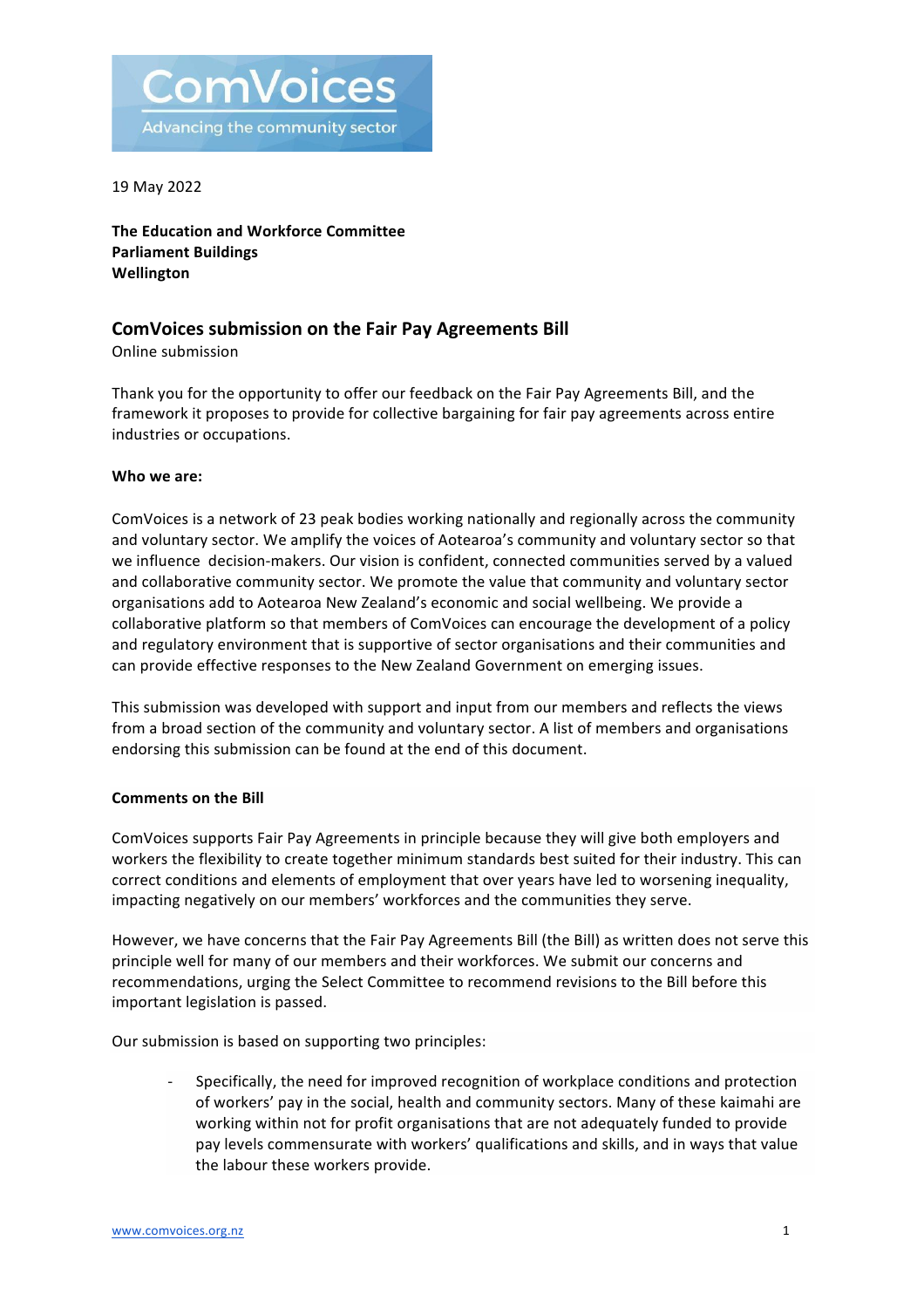Protection of workers' pay in the general workforce who fall outside negotiated/collective agreements.

We wish to make the following points:

# 1. **Clarify and simplify purpose**

The 'Purpose' of the law is not clear enough. We suggest it be simplified so that it makes clear the Bill is meant to improve labour conditions and ensure all employers deliver decent work and pay that reflects the work done to their employees.

We also note and are concerned that the Bill is unnecessarily complicated and lengthy. We recommend this be simplified for ease of interpretation and operationalising of the Act.

## **2. Pay Equity in the Funded Sector**

The release in November 2021 of the Cabinet Paper, Pay Equity in the Funded Sector<sup>1</sup> was a significant milestone for the not-for-profit sector (the sector). Government recognised the unique position of the sector, in that it is largely reliant on government funding to pay its workforce to deliver the services that government commissions it to deliver. This includes, for example, the full range of social services support for children, rangatahi, families and whānau. The subsequent decisions made by Cabinet in relation to pay equity for the funded sector seek to address the barriers and pre-existing concerns currently faced by the funded sector to achieving and delivering pay equity. The amendments to the funded framework made as a result of these Cabinet decisions attempt to resolve the current gender and pay imbalances experienced by the funded sector. In practice, these seek to improve how future pay equity claims in the funded sector will be managed. Ultimately, government has recognised the unique position of the funded sector, in that equitable pay cannot be delivered without adequate government funding for the funded sector – including social services. We are concerned that a new Fair Pay Agreements system might result in increased compliance costs and direct employee costs in an already underfunded sector. Careful consideration of how these different but related systems will work together is necessary in the context of this Bill.

## **3.** Bargaining support services

The Bargaining support services provisions in the Bill need to be strengthened to ensure that employers in the sector are fully supported, and to minimise potential unintended consequences resulting in excessive costs being incurred (associated with engagement in Fair Pay Agreement processes). The Fair Pay Agreements Bill places bargaining obligations on bargaining parties based on the duty of good faith obligations within the Employment Relations Act. Whilst we support bargaining processes as set out in the Bill, we are concerned that these will potentially result in significant unfunded bargaining costs being incurred by the sector. This would impact on the longterm viability and sustainability of this sector. There should be consideration for provisions in the Bill to fund bargaining costs for the sector.

The Fair Pay Agreements Bill has provisions for an employer association to bargain on behalf of employers. The employer association requires at least one member that is a covered employer. We have concerns that many not-for-profit organisation may not be members of an association for the purposes of bargaining for a proposed FPA and fair pay agreement. Such requirements impose unnecessary barriers for those in the not-for-profit sector who cannot afford to be members of an employer association. Further, the Bill proposes that the employer association may join an employer bargaining side after it has been formed. We are concerned that the not-for-profit organisations run

 

 $1$  Cabinet Paper – Pay Equity in the funded sector 8 November 2021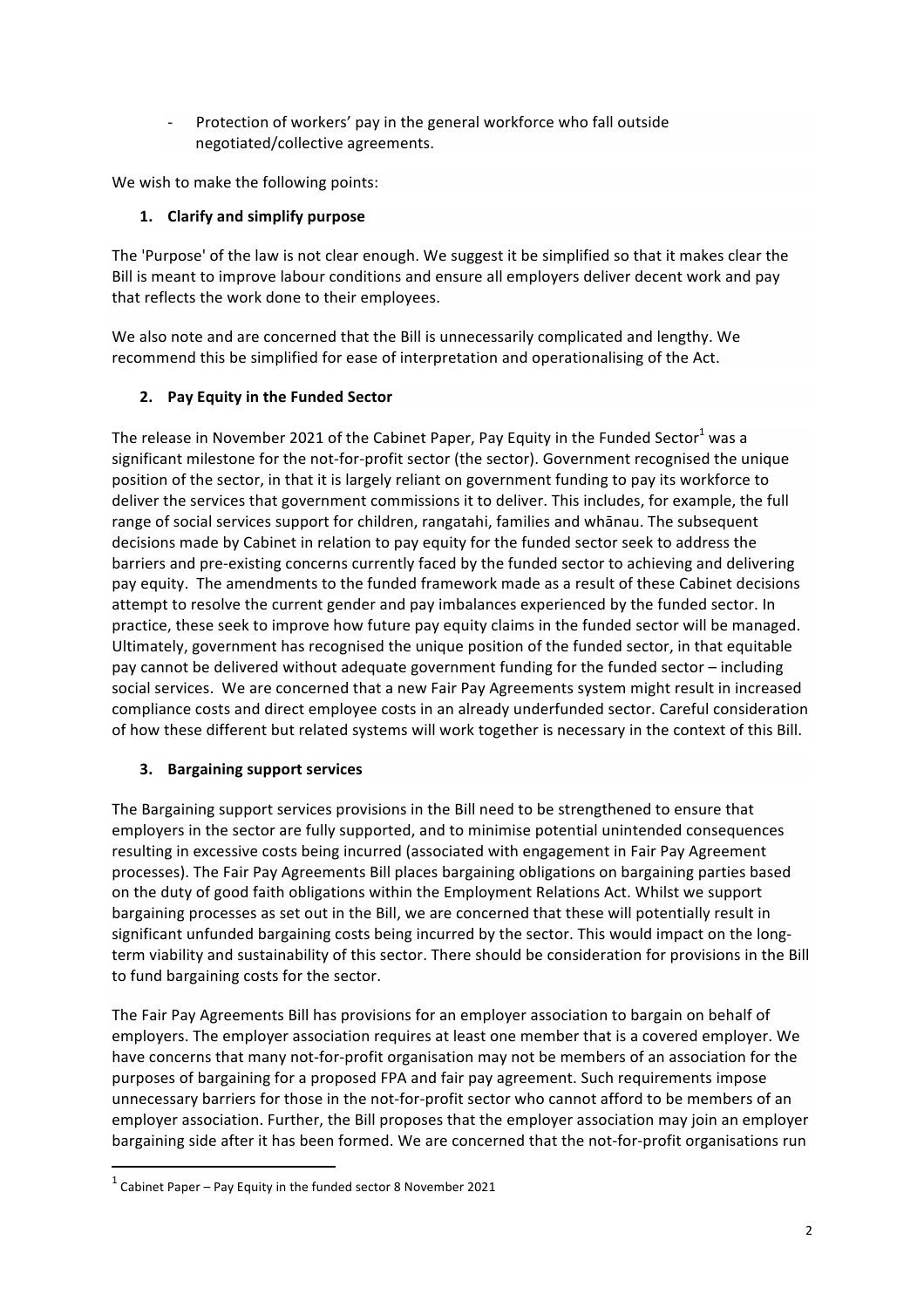the risk of being at arms length and therefore being bound by agreements reached for which they have had no say in.

#### 4. A Fair Pay Agreements Act will not exist in a vacuum – capacity of the not for profit sector to recruit and retain skilled workforce and 'pay fair pay' is seriously undermined

We support FPAs as long as the outcome of such agreements are funded in the sector, as they are with pay equity settlements. The funded sector pay equity commitments made by Government (see the Cabinet paper and subsequent decisions mentioned above) are a vital precedent in this regard.

We point out that the ability of the sector now and in the future to recruit and retain a skilled workforce is undermined because of chronic shortfalls in funding and other inhibiting conditions which need to be urgently addressed.

- Prior to the pandemic, the social sector was independently assessed to be annually underfunded by \$630m.<sup>2</sup>
- The independent assessment identified that the workforce is underpaid and overworked with a growing wage differential between providers and the government sector. This includes both frontline and back-office staff. The assessment noted that in essence workers are 'paying' for the funding gap through low wages.

As an example, the pay differential between community-based social workers and Oranga Tamariki social workers who had won a successful pay equity claim was estimated to be around 30% in 2019, this gap continues to increase over time. Social service providers around the country have reported losing many social workers to Oranga Tamariki following the public sector rise in pay.

Martin Jenkins also noted 'a significant proportion of providers can operate only because they rely on underpaid frontline staff who are motivated by strong social ethics'<sup>3</sup>. Staff, who do not work on the frontline but who are crucial to the successful running of community-based social service, are also underpaid, performing a broad range of responsibility (eg CEO duties, finance human resources and IT) for low or moderate salaries.

Fallout from dealing with the Covid-19 pandemic and inflation are further stressing the sector (as it is in other industries), with greater movement of employees and expectations of improved salary and working conditions.

All of these factors mean service delivery is becoming harder to achieve and providers are finding it hard to fulfil contractual obligations.

These combined factors mean that there is considerable pressure being felt within the sector, and providers, such as social service providers, are significantly stretched as they seek to meet demand through provision of effective, timely and professional service provision.

Funding levels need to be funded appropriately to recruit and retain skilled staff. It would be unacceptable that groups of workers in the not-for-profit sector would have to resort to the mechanism of a Fair Pay Agreement because their employers can't afford to pay them appropriate wages and salaries.

Our members have two current examples of the impact upon the sector, that are national in scope:

<u> 1989 - Jan Samuel Barbara, margaret e</u>

 $2$  Martin Jenkins (2019), Social Service System: The Funding Gap and How to Bridge It. Research funded jointly by social service providers and philanthropic organisations.

 $<sup>3</sup>$  Martin Jenkins (2019) page 53</sup>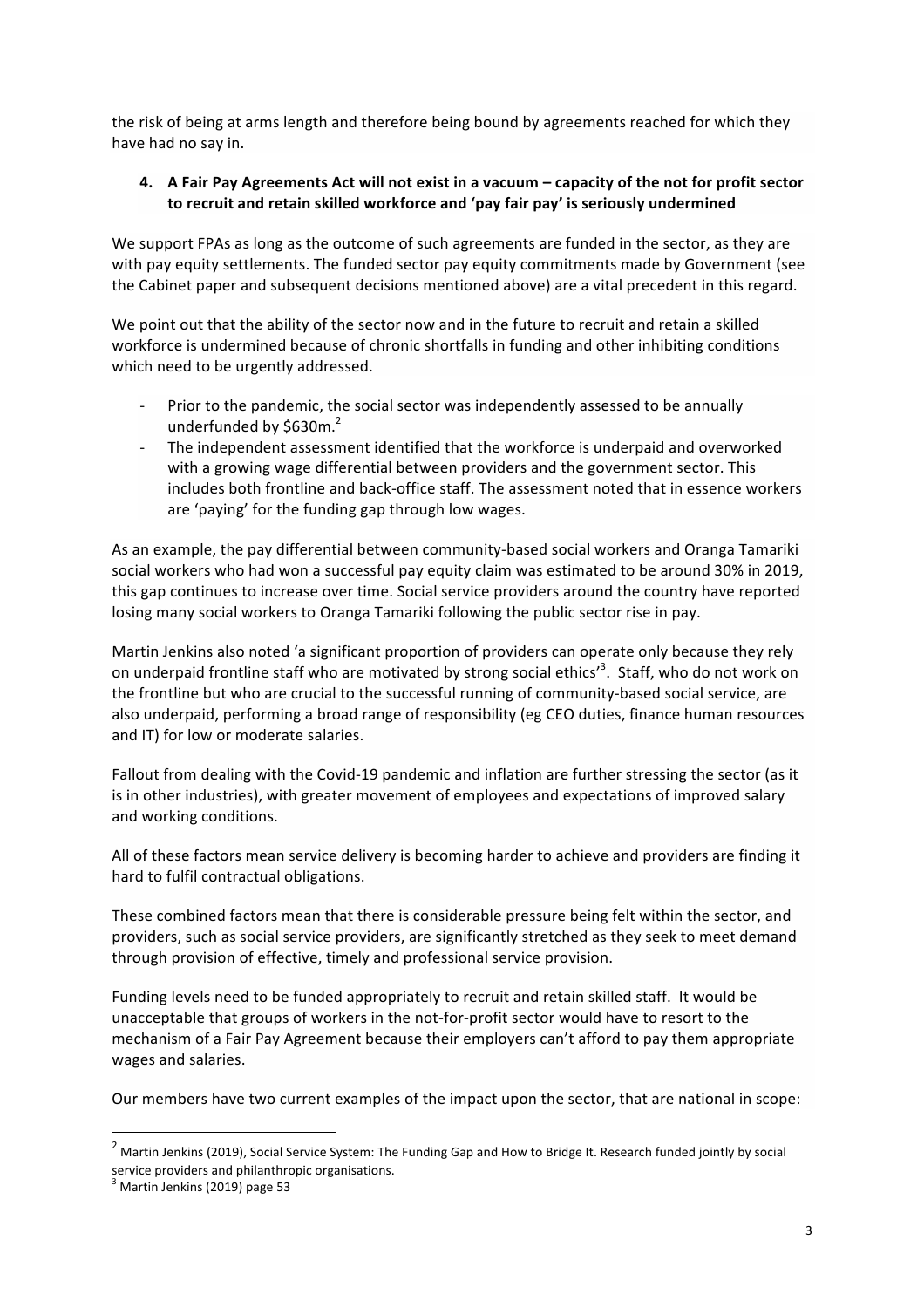The nursing pay equity settlement reached between DHBs and their nurse employees, that leave nurses entering the job market with no reason to work in sectors such as Aged Residential Care (ARC) or mental health and addiction (MH&A), not covered by the settlement, even though there is a dire shortage of nursing staff in these sector. For-profit providers of ARC or MH&A may be able to compete with the DHBs to retain nursing staff, but without higher funding from the Ministry of Health or other government funders, not-for-profit providers are left paying nurses less and subsequently, are already among the first to start closing their doors as the shortage of nurses across New Zealand prevails.

Not-for-profit providers must be funded as part of this negotiation when it takes place, or New Zealand faces a serious risk of service closures, and less choice of health services in future.

The pay equity claim for people doing social work in the community-based social services sector, lodged in 2019. This claim is currently being negotiated between five employers and their employees. One of our members, Social Service Providers Aotearoa (SSPA), is the coordinating organisation for the five employers involved in the claim, and is working constructively with the PSA, Te Kawa Mataaho and Oranga Tamariki as the lead funding agency in the claim (which also involves multiple funders, given the nature of the work undertaken by the five organisations in the claim). SSPA and the five employers are seeking two key outcomes through the pay equity claim: firstly, to reach a pay equity settlement that aligns pay for people in social work roles in community providers with Oranga Tamariki social workers; and secondly, to extend the benefits of any such pay equity settlement to others in similar roles in the community social services sector. The funded sector framework provides for government to understand the costs of a settlement, and to make decisions regarding funding based on the information it receives. Therefore, achieving the two outcomes in this claim is dependent on Cabinet decisions regarding settlement of the claim, and decisions to extend the benefits of any such settlement to people doing social work across the wider community social sector.

There is very little awareness of the range of qualified workforces that exist alongside their social worker colleagues inside the social service sector and which face fair pay disparities with colleagues who are government or private employees. This sector is overwhelmingly not-forprofit and contracted to perform the work they do for New Zealand's communities and hapori. It is likely that more of this sector's workforces may in future choose to organise to negotiate a Fair Pay Agreement, our members – their employers – will hope to support them and be part of that negotiation process, and be able to materially meet terms and conditions through realistic funding being provided by government.

## 5. Protection of workers' pay in the general workforce who fall outside negotiated/collective **agreements.**

We support the Fair Pay Agreements Bill as providing a cornerstone of protection for employees who find themselves in precarious working circumstances, as the explanatory note to the Bill notes:

These include a significant prevalence of jobs with inadequate working conditions, low wages, and low labour productivity. For example, Māori, Pacific peoples, young people, and people with disabilities are over-represented in jobs where low pay, job security, health and *safety, and upskilling are significant issues.*

Our own members and other organisations providing social and community services are well aware of the impact of these circumstances on individuals, families and whanau, where people struggle to pay for basic necessities such as rent, food, transport, education and health needs. Consequences include going into debt from which it is very difficult to get out of and poorer health and wellbeing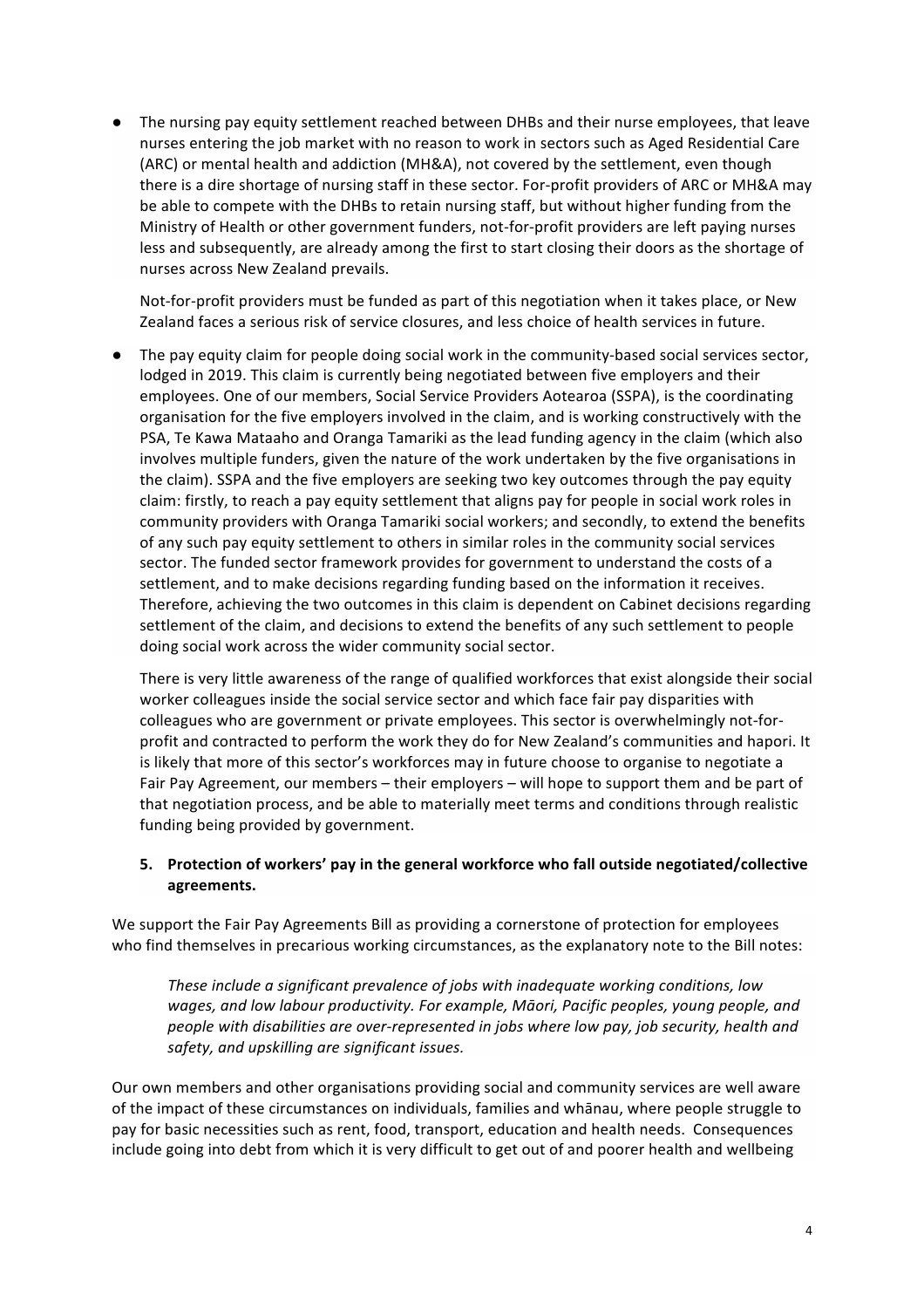than people who have the benefit of decent pay, pay progression and safeguarded working conditions. 

We note that the sector is characterised by many small and medium sized provider organisations, with often small numbers of workers. Combined with factors such as the existence of few collective employment agreements and low rates of unionisation, this means that the protections offered to workers by FPAs will be valuable, as long as adequate funding is made available to support this in practice.

# **6. The legislation should include contractors**

We urgently recommend for the legislation that proposed work signalled by the Government on inclusion of contractors into FPAs proceed with haste. We note that penalties will apply to employers who seek to avoid the coverage of FPAs by engaging workers as contractors when they are employees under the law.

## 7. There should be no exemptions of business or employers from the legislation

We do not support exemptions for any businesses under the Fair Pay Agreements Act. We support the principle of minimum pay and conditions becoming consistent by the Act across the whole country, without district variations or exemptions of any kind. There should be no exemptions for businesses that are in significant financial hardship. There are other supports available for businesses under this condition, and such businesses should not be granted any benefit from the hardship of their employees.

We note in the present economic climate, with inflation and a shortage of supplies during a global pandemic outbreak, all workers' pay is not increasing at the same rate as the cost of living. We wish for this Select Committee to acknowledge this and urge government to recognise the need for increase of workers' salaries everywhere, particularly as an employer, who procures and commissions services.

## **8.** Include health and safety, education, training and leave as 'mandatory to agree' topics

Our members agree it is not enough for these four critical components of working conditions to be mandatory only to discuss. The health and safety of staff at work, their professional development and training, and the conditions of taking their leave are all core rights of the workforce, needing suitable investments by employers. Fair Pay Agreements should include agreement on these workplace conditions.

## **9. Impact on pay parity**

Due to longstanding inability of workers' salaries to meet costs of living, we are aware that many sectors of workers may not have any means to organise at this time. We are concerned that Fair Pay Agreements will be negotiated among sectors with the most resources and the least need among workforces, before they are negotiated by those that need salary increases the most.

Our concern extends in this regard to the Bill's potential impact upon pay parity between occupations. Fair Pay Agreements for one occupation may have flow-on impacts for others, while some workforces reach agreements that raise salaries significantly.

## 10. **Introduction of a new backstop**

We support making the default bargaining party role voluntary instead of mandatory and the introduction of a new backstop and the conditions as to when this would be triggered as outlined in